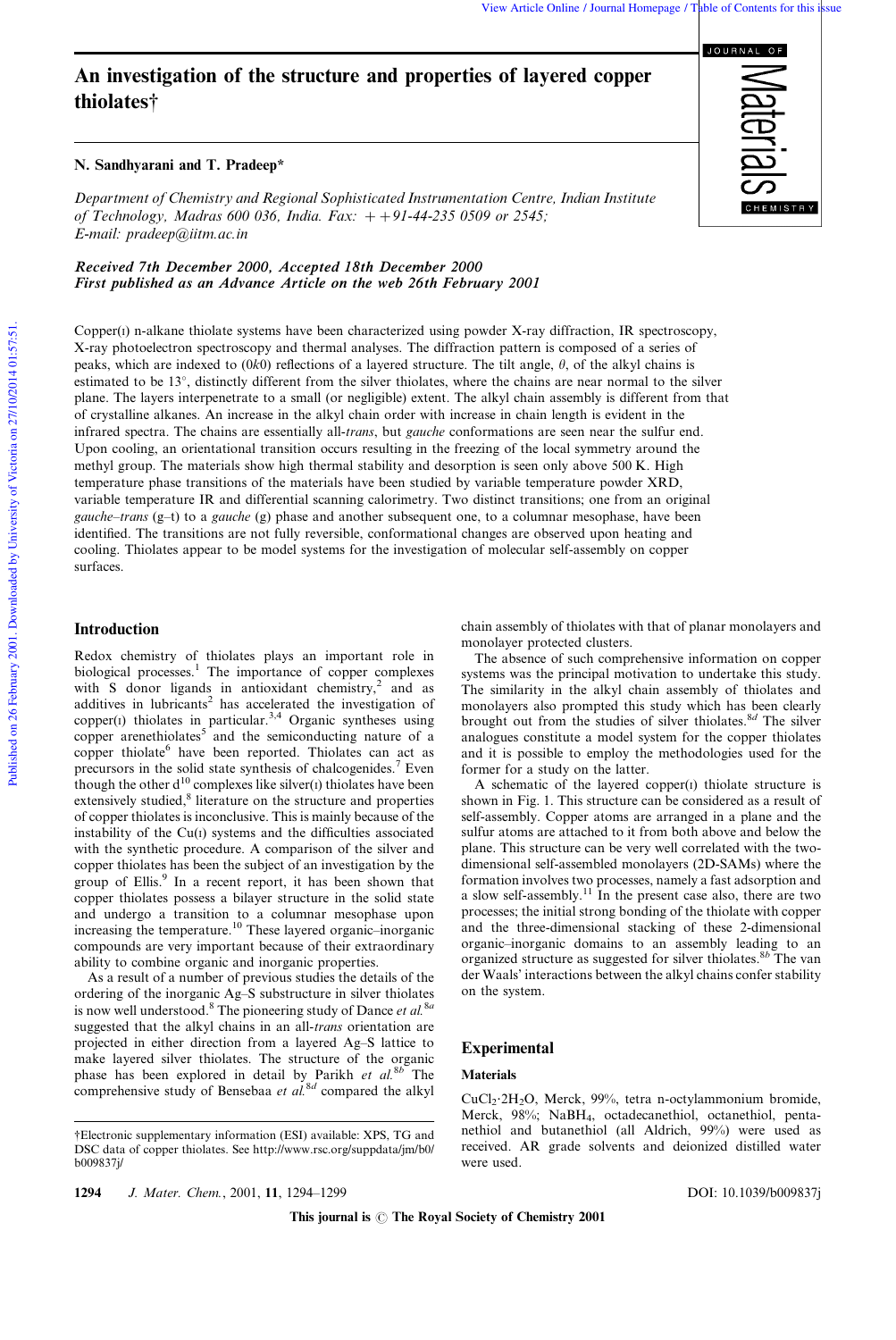

Alkyl chain

 $\Rightarrow$  S atoms

Copper atoms

## Synthetic procedure

Copper alkanethiolates were prepared with octadecane, octane, pentane and butane thiols. These compounds will be referred to later as CuODT, CuOT, CuPT and CuBT, respectively. Briefly, the synthetic procedure was as follows. A 0.0358 M toluene solution (42 ml) of tetra n-octylammonium bromide was added to a vigorously stirred 0.0288 M aqueous solution (20 ml) of CuCl<sub>2</sub>·2H<sub>2</sub>O. After 1 hour of stirring, a 0.0140 M toluene solution (45 ml) of the respective thiol was added and the resulting solution was stirred for 20 minutes. To this an aqueous solution (0.39 M, 16 ml) of sodium borohydride was added drop-wise. The solution was stirred for 15 hours and the organic layer was separated. The precipitate formed in the organic phase was collected by centrifugation. The material was washed several times with toluene and was air-dried. It was stored in the ambient laboratory air and no significant change in the spectroscopic properties was observed over the course of several weeks.

We found that the reaction was much faster compared with the literature reports.<sup>9,10</sup> Even though this procedure is similar to that of the metal cluster synthesis, $12$  we did not see any cluster formation in these cases, as established by transmission electron microscopy and optical absorption spectroscopy. The absence of plasmon excitation at  $570 \text{ nm}^{13}$  in these materials suggests that clusters have not been formed during the synthetic procedure. The quantitative mass loss in the thermogravimetric analysis confirms the formation of thiolates. Elemental analysis was used to check the purity of the products (CuSC4H9: calculated C, 31.46; H 5.94%. Found C, 31.55; H, 6.04%. CuSC<sub>5</sub>H<sub>11</sub>: calculated C, 36.02; H, 6.66%. Found C, 36.03; H, 6.68%. CuSC8H17: calculated C, 46.01; H, 8.21%. Found C, 46.02; H, 8.17%. CuSC<sub>18</sub>H<sub>37</sub>: calculated C, 61.93; H, 10.68%. Found C, 62.23; H, 10.78%).

Optical absorption spectra were collected with a Varian Cary 5E UV/VIS/NIR spectrophotometer. A suspension of copper thiolates in toluene was used for the measurements. Powder Xray diffractograms were measured with a Shimadzu D1 200 Xray diffractometer with Cu-K $\alpha$  radiation. The samples were spread on anti-reflection glass slides to give uniform films. Variable temperature XRD measurements were performed with a Siemens diffractometer using  $Cu-K\alpha$  radiation. Samples

were heated to 423 K and measurements were carried out in an interval of  $20^{\circ}$ . A step size of  $0.02^{\circ}$  was used. X-Ray photoelectron spectroscopic measurements were carried out with a VG ESCALAB MkII spectrometer with Mg-K $\alpha$ radiation. X-Ray flux was kept low (electron power: 70 W) in order to avoid possible beam induced damage.<sup>14</sup> Acquisition took about 15 minutes for each core level. All regions, C1s, S2p, and Cu2p were measured with a 50 eV pass energy. The measurements were carried out under a pressure of  $10^{-8}$  Torr. Thick films of the samples (spread on nickel sample stubs) were used for the measurements. Infrared spectra were measured with a Bruker IFS 66v FT-IR spectrometer. Samples were prepared in the form of pressed KBr pellets. All spectra were measured with a resolution of  $4 \text{ cm}^{-1}$  and were averaged over 200 scans. Variable temperature measurements were performed with a home-built heater and a programmable temperature controller. At each temperature, the sample was allowed to equilibrate for 10 minutes before taking the measurements. The thermogravimetric (TG) data were acquired with a Netzsch STA 409. About 10 mg of the sample was used for each measurement. Measurements in the range of 323–873 K were conducted under a nitrogen atmosphere at a scan speed of  $20 \text{ K min}^{-1}$ . Differential scanning calorimetry (DSC) data were taken with a Netzsch PHOENIX DSC204 instrument. 10 mg of the sample encapsulated in an aluminium pan was used for each measurement with a scan speed of  $10 \text{ K min}^{-1}$ .

#### Results and discussion

In Fig. 2 we show the powder XRD patterns of the longer chain thiolates. Both the compounds show a progression of reflections, which are successive orders of diffraction from a layered structure with large *d* spacing. There are also weak reflections at higher  $2\theta$  due to the intralayer structure. Intense diffraction patterns with large *d* spacing can be interpreted in terms of three-dimensionally stacked layers of Cu and S atoms with a large interlayer lattice dimension. Each layer of Cu is separated from the other by twice the length of the alkyl chain. All these reflections are indexed as (0*k*0) and the reflections are assigned in the figure. The interlayer spacings derived are 15.875, 17.656, 25.362 and 49.730 A˚ for CuBT, CuPT, CuOT and CuODT, respectively. The data fit the model in which parallel slabs of Cu and S atoms are not coplanar. The slabs contribute a small thickness,  $2t_1$ , to the layer as in the case of



Fig. 2 The Cu-K $\alpha$  powder diffraction patterns of (a) CuOT and (b) CuODT. The reflections are labeled. The inset shows the plot of interlayer spacing *versus* the number of methylene groups, *n*. A linear regression fit is used.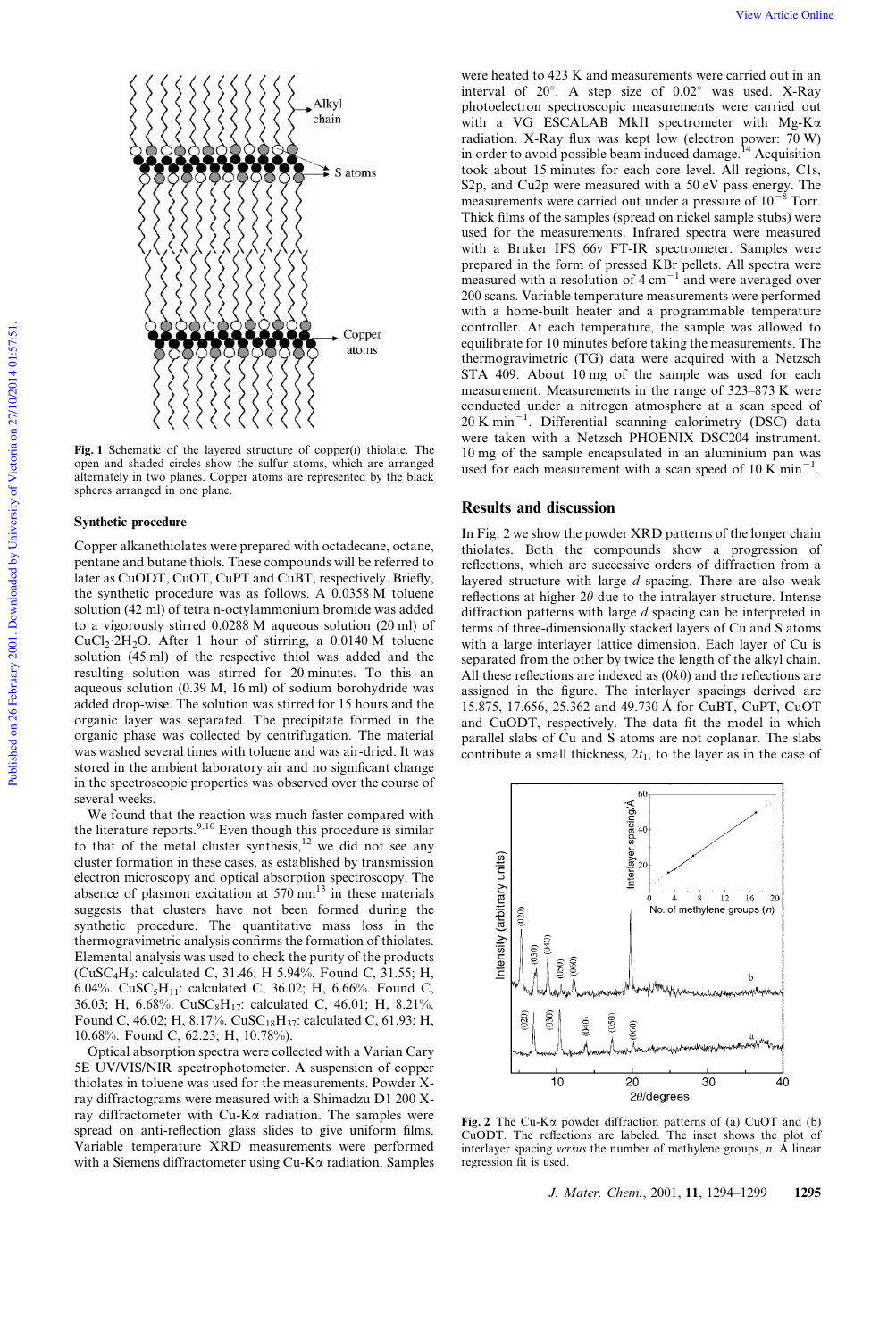silver(I) thiolates.<sup>8*b*</sup> The calculated thickness of the layer ( $T_{\text{cal}}$ ) is  $2t_1+2t_2$ , where  $t_2 = L + r_w(CH_3) \times \cos \theta$ . Here *L* is the length of the alkyl chain and  $r_w(CH_3)$  is the van der Waals' radius of the CH<sub>3</sub> group (2.0 Å) and  $\theta$  is the tilt angle. The observed and calculated thickness of the layer ( $T_{obs}$  and  $T_{cal}$ ) for CuODT are 49.730 Å and 49.181 Å, respectively  $(T_{obs} = kd,$  where *k* is the order of diffraction). For  $T_{\rm cal}$ , a tilt angle of 13 $^{\circ}$  is assumed (see below), and  $t_1$  has been neglected as it is relatively low in this situation. The fact that  $T_{obs}$  is greater than  $T_{cal}$  rules out the possibility of extended interdigitation, however, the terminal  $CH<sub>3</sub>$  groups may be interpenetrating between the layers (see below). For CuOT,  $T_{obs}$  and  $T_{cal}$  are found to be 25.362 Å and 24.194 Å and for CuPT these values are 17.656 Å and 17.250 Å, respectively. For CuBT the values are  $15.875 \text{ Å}$  and  $14.200 \text{ Å}$ . The difference between the values is larger in lower member thiolates, although there is no systematic trend. These values are slightly different from those reported by Espinet *et al*. 10

In the inset of Fig. 2, a plot of interlayer spacing *versus* the number of methylene groups (*n*) in the molecule is shown. We observed a linear relationship with a slope of 2.439 Å per pair of CH<sub>2</sub> groups and a *y*-intercept of 7.960 Å. Linear correlation and the monotonic dependence of interlayer spacing with the number of methylene units indicates that all these materials possess a common structure. We compared the observed slope with an idealized model in which the alkyl chains are fully extended and are in an all-*trans* orientation, perpendicular to the Cu–S slab. This model gives a chain length of  $1.253 \text{ Å}$  per  $CH<sub>2</sub>$  group.<sup>8*b*</sup> From the slope we calculated the tilt angle,  $h^2 = \cos^{-1} (m_{\text{obs}}/2 \times 1.253)$ , where  $m_{\text{obs}}$  is the slope of the line and 1.253 is the length of one methylene group (in  $\AA$ ), assuming an all-*trans* conformation.8*<sup>b</sup>* We estimated the tilt angle to be 13 $^{\circ}$ , which is the same as that of a 2D-SAM on copper.<sup>5</sup> In silver thiolates, the tilt angle was calculated to be  $0-5^\circ$ .<sup>8*b*</sup> This difference from the silver thiolates suggests a difference in both the packing density and the angle between the surface normal and the S–C bond.

In order to understand the chemical state of the elements, we performed XPS investigations of the thiolates (spectra are provided in the ESI).{ Positions and the extent of spin–orbit coupling between Cu2p<sub>3/2</sub> and Cu2p<sub>1/2</sub> correspond to the  $+1$ oxidation state of copper. Absence of the configuration interaction satellite shows that all  $Cu(II)$  species undergo reduction to Cu(I).<sup>16</sup> S2p occurs as a single peak at 162.0 eV BE corresponding to the thiolate BE normally seen for alkanethiol monolayers. C1s is present at 285 eV as in the case of 2D-SAMs.<sup>11</sup> The absence of oxygen suggests that there are no contaminants on the surface. In the case of copper metal, a clean surface is obtained only under ultrahigh vacuum conditions. The thiolate surface is similar to that of a SAM on gold where no impurities are observed even after prolonged exposure to vacuum.

Fig. 3 shows the infrared spectra of copper thiolates. The CH stretching region (Fig. 3A) is composed of the methylene and methyl symmetric and antisymmetric modes. For crystalline nalkanes, the  $d^+$  and  $d^-$  modes occur around 2845 cm<sup>-1</sup> and  $2916 \text{ cm}^{-1}$ , respectively and with increasing disorder these peaks shift to higher frequencies.<sup>17</sup> In CuODT and CuOT, the  $d^+$  and  $d^-$  modes appear at 2845 cm<sup>-1</sup> and 2918 cm<sup>-1</sup>, respectively, which correspond to solid n-alkane values.17*<sup>a</sup>* These bands undergo a blue shift in PT and BT. This indicates that when  $n$  is around  $8$  or above, the alkyl chains have more order. This is because of the increased van der Waals' interaction with increase in chain length as in the case of 2D-SAMs,<sup>18</sup> while the methyl modes,  $r^+$  and  $r^-$ , remain at the same positions. In all the thiolates, these values are  $2871 \text{ cm}^{-1}$ and  $2957 \text{ cm}^{-1}$  respectively, which is different from that of the 2D-SAM.<sup>18</sup> In 2D-SAMs the values are found to be 2877 cm<sup>-18</sup> and  $2963 \text{ cm}^{-1}$ , respectively. This shows that in thiolates even the chain termini are in a semi-frozen state. The rotational freedom of the chain termini can be better understood from the



Fig. 3 High (A) and low (B) frequency FT-IR spectra of (a) CuBT, (b) CuPT, (c) CuOT and (d) CuODT. The inset of A shows a plot of the IR intensity ratio  $(I_{2920}/I_{2850})$  *versus* the number of methylene units  $(n)$ .

splitting of the  $r^-$  mode. It has been shown that for the two asymmetric stretching modes  $(r_a^-$  and  $r_b^-)$  to become degenerate, the CH<sub>3</sub> group must be in at least  $C_3$  symmetry.<sup>17</sup> The splitting of the  $r<sup>-</sup>$  modes (note the asymmetry in the peak shape for all samples) here is due to the decreased symmetry of the  $CH<sub>3</sub>$  group, as a result of the intermolecular interactions between the chains. As a result of this, the two asymmetric stretching frequencies are no longer degenerate. In all cases the splitting is evident, although the peaks are not distinctly resolved. Splitting is more evident in the low temperature spectra (*vide infra*).

The IR intensity ratio,  $I_{2920}/I_{2850}$ , can be taken as a measure of disorder,<sup>19*a*</sup> and with the increase in conformational order, this ratio decreases. The inset of Fig. 3A shows a plot of  $I_{2920}/$  $I_{2850}$  versus the number of CH<sub>2</sub> groups. This shows that the ratio decreases with increasing chain length. There is a drastic decrease from C4 to C8 and the variation is slower subsequently. It can be concluded that the order increased from C4 to C8 and further increase of the chain length has only marginal effect.

Fig. 3B shows the low frequency region of these thiolates. The important vibrations of methylene group are the scissoring, wagging, twisting and rocking modes in the order of decreasing frequency. The presence of the wag–twist progression series (in the range of  $1175 \text{ cm}^{-1}$  to  $1300 \text{ cm}^{-1}$ ) shows the presence of an all-*trans* arrangement. The peaks observed for all the thiolates between  $1000 \text{ cm}^{-1}$  and  $1150 \text{ cm}^{-1}$  are assigned to the C–C–C vibrational modes and those between  $720 \text{ cm}^{-1}$ and  $980 \text{ cm}^{-1}$  are assigned to the rocking modes. The prominent peaks in the low frequency region are the scissoring and rocking modes centered at  $1463 \text{ cm}^{-1}$  and  $720 \text{ cm}^{-1}$ . The  $v(C-S)$ <sub>t</sub> mode also appears at 720 cm<sup>-1</sup>. The peak at 1423 cm<sup>-1</sup> is assigned as the deformation of the methylene adjacent to sulfur. As the chain length increases, the ratio  $I_{1463}/I_{1423}$ increases, which shows that the structural integrity of the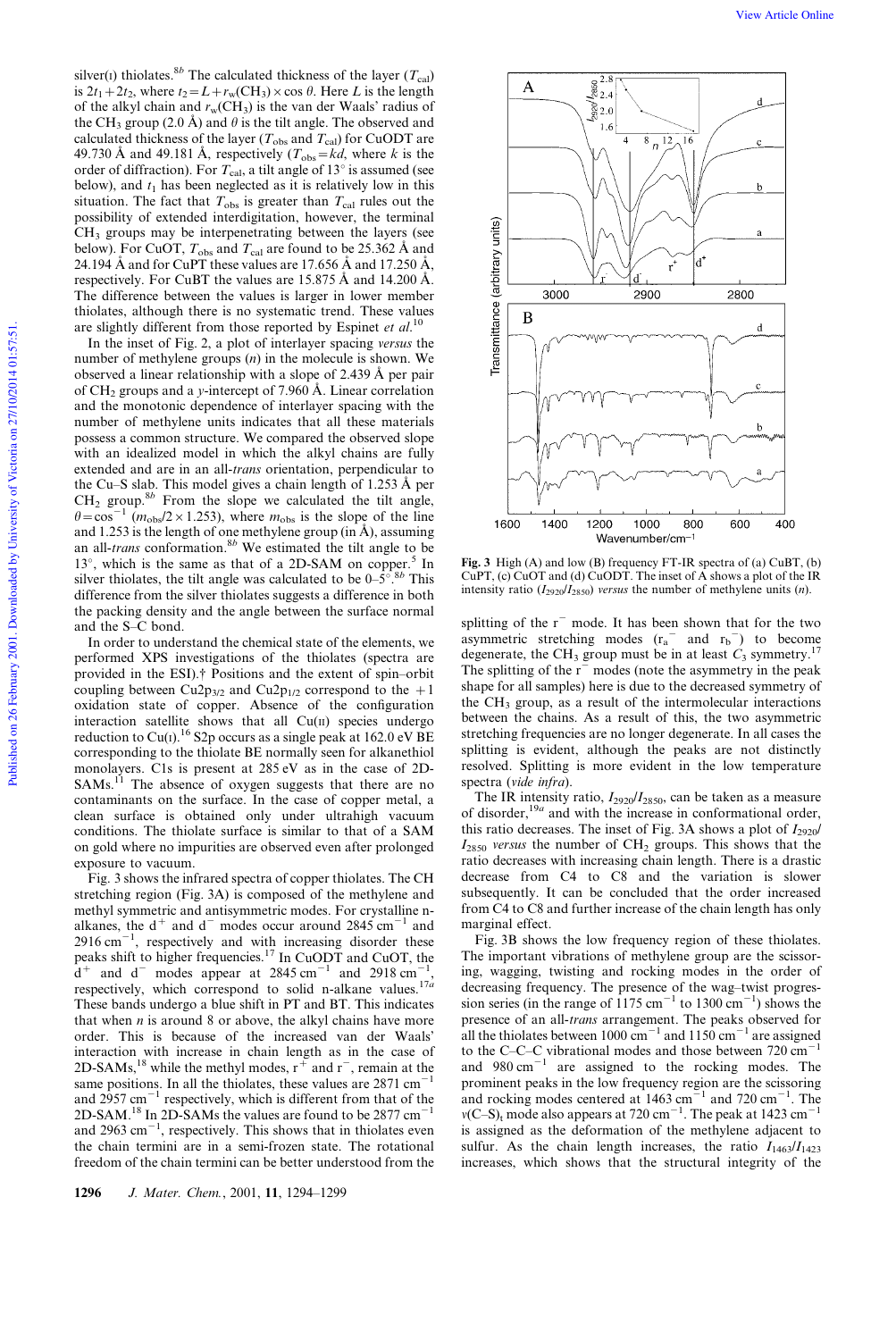alkanethiol is preserved during the formation of the compounds. Exact characteristics of the  $CH<sub>2</sub>$  scissoring  $(1463 \text{ cm}^{-1})$  and CH<sub>3</sub> rocking  $(720 \text{ cm}^{-1})$  modes give a sensitive measure of the packing arrangement. In polyethylene and long chain alkanes, the splitting of these bands is attributed to the intermolecular interactions between the adjacent  $CH<sub>2</sub>$ groups of the two chains in a crystal sub-cell.<sup>19</sup> This splitting is referred to as factor group splitting in an orthorhombic (odd carbon atoms) or monoclinic (even carbon atoms) arrangement. In the present case, for all samples we observed a singlet for both the modes around  $1460 \text{ cm}^{-1}$  and  $720 \text{ cm}^{-1}$ , which indicates that the unit cell is composed of only one alkyl chain. In all the thiolates, there is a prominent  $v(C-S)$ <sub>g</sub> band at  $650 \text{ cm}^{-1}$ . *This shows that the alkyl chains are not in a perfect all-trans arrangement unlike in the case of silver(I) thiolates where the*  $v(C-S)_g$  *band is absent.*<sup>8*d*</sup> This shows that copper thiolate exists as a mixture of *gauche* (g) and *trans* (t) conformers. This high population of *gauche* conformation is also observed in alkanethiol monolayers on planar copper surfaces.<sup>15</sup>

The freezing of orientational freedom was observed in the low temperature IR spectra. In Fig. 4, we present the data for CuODT. In the high frequency region (Fig. 4A) the methylene modes show a distinct shift to low frequency at 150 K, the shift of the  $d^+$  mode is more marked. A drastic shift is not distinct in the  $d^-$  mode. Intensities of the bands progressively increase as the temperature is lowered. The  $r_a$  and  $r_b$  methyl modes are distinctly shown up in the 150 K spectrum and the splitting is more prominent as the temperature is decreased. This suggests that the transition at 150 K results in an orientationally restricted phase, leading to complete removal of the degeneracy of the CH<sub>3</sub> group modes. The low frequency region (Fig. 4B) does not show frequency shifts. The wagging and rocking progression modes gained intensity and the peaks are distinctly



Fig. 4 IR spectra of CuODT at low temperatures (the temperatures used are marked in the figure). (A) CH stretching region and (B) low frequency region. The distinct shift of the  $d^+$  mode and the asymmetry of the r<sup>2</sup> mode are marked.

resolved indicating improved order. We do not see any splitting of the scissoring and rocking modes. This behavior is different from hydrocarbon solids<sup>19b</sup> and 2D-SAMs where factor group splitting of these two bands is observed at 80 K.<sup>20</sup> This splitting is due to the presence of two alkyl chains per unit cell. Our experiments suggest that even at 15 K, the alkyl chain assembly contains only one chain per unit cell.

The thermogravimetric data (ESI)<sup>†</sup> show mass losses of 70, 56 and 40% for CuODT, CuOT and CuPT respectively, which corresponds to a 1 : 1 ratio of copper and thiolate. In CuODT, desorption commences at around 540 K and is complete around 700 K. In the case of lower chain length thiols, desorption commences early and is complete at a lower temperature. No mass loss is seen beyond this temperature up to 900 K. The temperature dependence of the mass losses indicates that the stability of copper thiolates increases with increasing chain length. This is possibly due to the increase in the cohesive interaction between the alkyl chains with increasing chain length.

Differential scanning calorimetric traces of the thiolates (ESI){ show two distinct transitions which is consistent with the literature.<sup>10</sup> These transitions are attributed to the change from a crystalline (C) phase to another crystalline (C') phase and the C' to a columnar mesophase  $(M)$ .<sup>10</sup> It appears that after the transition to the isotropic liquid phase, which occurs around  $424 \text{ K}$ ,  $^{10}$  the system is not completely reversible (not shown). Significant difference in the enthalpy is observed between heating and cooling for the  $C' \rightarrow$  mesophase transition. This implies that the transition from the mesophase to the crystalline phase is incomplete. For CuOT and CuPT, only one transition is seen, which is due to the crystalline solid to the columnar mesophase transition.

In order to understand the nature of the transitions in more detail, we have performed a variable temperature powder XRD measurement. Fig. 5 shows the X-ray diffractograms of copper octadecanethiolate as a function of temperature. The splitting of the first few reflections at 7.5 $^{\circ}$ , 12.3 $^{\circ}$  and 20.1 $^{\circ}$  suggests that the phase is an admixture of different conformations.8*<sup>c</sup>* At 343 K these doublets change to singlets. This is attributed to a solid state phase transition. The transition is observed in DSC at 323 K. Comparison with silver butanethiolate8*<sup>c</sup>* suggests that this transition could be due to the change from a g/t to a g phase. In Fig. 5 we can see the transition to the columnar mesophase<sup>10</sup> at 423 K, which is observed in DSC at 415 K. The emergence of two low angle peaks at this temperature shows



Fig. 5 Variable temperature Cu-Ka powder diffraction patterns of CuODT. Temperatures are marked in the figure. Arrows indicate the first transition resulting in the disappearance of the splitting. Asterisks in the 423 K pattern show the reflections from the columnar mesophase.

*J. Mater. Chem.*, 2001, 11, 1294–1299 1297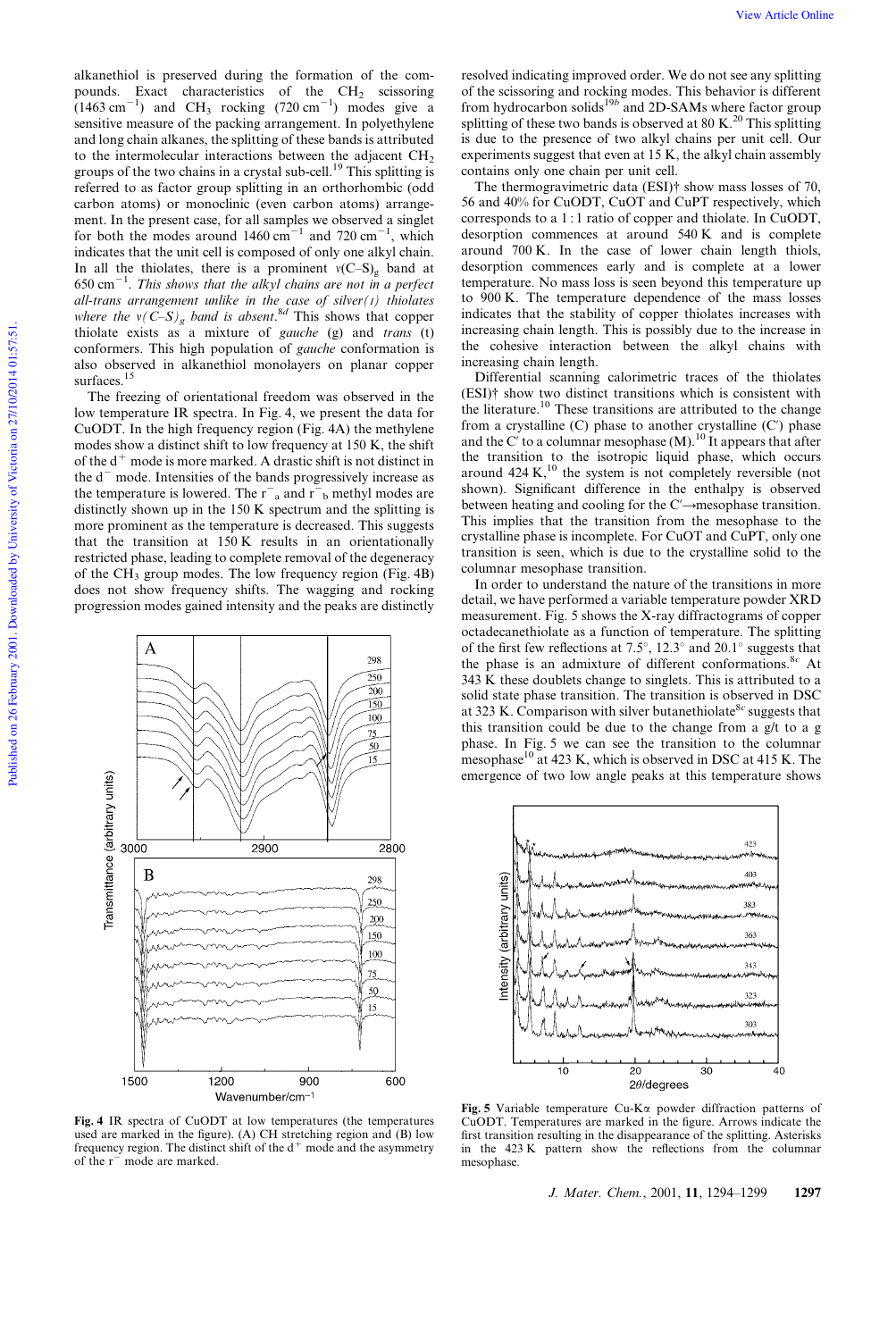the presence of the mesophase which has been characterized before.<sup>10</sup> The transition observed at 423 K is consistent with the report of Espinet *et al.*<sup>10</sup> The columnar mesophase was characterized by the presence of four low angle rings and two diffuse halos in the diffraction pattern.<sup>10</sup> We see two reflections (above  $2^{\circ}$ ) in the powder XRD pattern (marked with asterisks in the 423 K pattern). During cooling, the columnar mesophase changed to an amorphous phase at 403 K, and a new crystalline phase was seen below 323 K which could not be characterized completely. This behavior is different from that of  $silver(I)$ thiolates, where the transition is completely reversible.<sup>21</sup>

Variable temperature IR data indicate only one transition as seen in silver thiolates.<sup>21</sup> Many of the bands in the IR spectra of CuODT show significant changes in intensity and frequency as the temperature is varied (Fig. 6). First we shall discuss the major changes occurring in the CH stretching region. The  $d^+$ and  $d^-$  modes present at 2845 cm<sup>-1</sup> and 2918 cm<sup>-1</sup> are shifted to  $2856 \text{ cm}^{-1}$  and  $2926 \text{ cm}^{-1}$ , respectively on heating from 298 K to 398 K. The shoulders disappear and merge with the intense peaks at  $2856 \text{ cm}^{-1}$  and  $2926 \text{ cm}^{-1}$  at 398 K. All these bands show an abrupt decrease in intensity as a result of the melting transition. The ratio  $I_{2920}/I_{2850}$  can be used as a measure of order–disorder transitions.17*<sup>b</sup>* The inset for Fig. 6 shows a plot of the IR intensity ratio  $(I_{2920}/I_{2850})$  *versus* temperature. From the plot, it can be seen that the ratio increases after 373 K for CuODT. All the other thiolates studied behave similarly. This increase in ratio is due to both the reduced inter-chain vibrational coupling and the increase in twisting rotational mobility of the individual alkyl chains,

323 298  $1500$  $12,00$  $9\;0\;0$ 1200 1000 1400 800 600 400

Fig. 6 Variable temperature IR of CuODT. A and B show the high and low frequency regions, temperatures (in K) are marked on the spectra. Arrows indicate a shift in peak positions at 423 K. Emergence of the three peaks (at 398 K) in the low frequency region is marked. The inset of A shows the plot of IR intensity ratio  $(I_{2920}/I_{2850})$  *versus* temperature. The inset of B shows the IR spectrum of a CuODT sample after a heating/cooling cycle between 298 K and 423 K.

1298 *J. Mater. Chem.*, 2001, 11, 1294–1299

which changes the environment around a series of methylene groups.<sup>17b</sup> This affects the CH<sub>2</sub> scissoring mode, which in turn influences the CH stretching as they are in Fermi resonance. Band broadening indicates chain mobility, as well as the larger number of conformers present in the alkyl chains. The  $r^+$  and  $r<sup>-</sup>$  bands of the methyl groups are shifted to higher frequency and are also broadened along with a disappearance of the splitting in the  $r<sup>-</sup>$  band. Thus orientational freedom exists for the chain termini at higher temperatures. $^{22}$ 

In the low frequency region, the progression bands lose intensity at higher temperatures and the peak positions shift. The scissoring band became broadened and reduced in intensity as the temperature increased. The  $1423 \text{ cm}^{-1}$  peak merged with the band at  $1473 \text{ cm}^{-1}$ . All progression bands disappeared at 398 K and the CH<sub>3</sub> rocking mode (at  $720 \text{ cm}^{-1}$ ) became broad with a substantial decrease in intensity (but no shift in position). In addition to all these observations, the presence of three peaks at  $1367 \text{ cm}^{-1}$ ,  $1353 \text{ cm}^{-1}$  and  $1343 \text{ cm}^{-1}$  shows the conformational disorder in the system. All these bands in the progression indicate the presence of gauche related conformers.<sup>17</sup> The bands at  $1367 \text{ cm}^{-1}$  arise out of the CH<sup>2</sup> wagging vibrations in the *gauche–trans–gauche* (gtg) conformations.<sup>17</sup> The 1343 cm<sup>-1</sup> peak is attributed to the end *gauche* conformer and that at 1353 cm<sup>-1</sup> is due to the CH<sub>2</sub> wagging of the double *gauche* (gg) rotamer. All these features show that alkyl chain melting occurred at around 398 K. The  $v(C-S)$ g band became sharper at 423 K, which shows the presence of the same conformation for all the alkyl chains. This is attributed to the presence of the mesophase at this temperature. While cooling from 423 K (*in situ*) all the features reappeared which indicates that alkyl chain melting is reversible (not shown), consistent with DSC studies. We did not see any splitting of the bands, however, upon heating the sample to 423 K and cooling to room temperature (*ex situ*), we saw the factor group splitting for both bands. The inset of Fig. 6B shows the low frequency region of CuODT after a heating/cooling cycle. This splitting of the  $1473 \text{ cm}^{-1}$  and  $720 \text{ cm}^{-1}$  bands is due to the annealing of the alkyl chains resulting in increased inter-chain interaction. It may be argued that this increase in the packing order prevents the formation of the layered thiolate structure upon cooling. This could be the reason for the non-reversibility seen in the DSC and XRD as far as the second transition is concerned.

# Comparison with SAMs on planar copper surfaces

Monolayers on planar copper (2D) surfaces are structurally more complex and highly sensitive to sample preparation.<sup>15</sup> In copper thiolates, the copper layer is composed of  $Cu(I)$  atoms, whereas the oxidation state of metal atoms on the planar copper surface is unknown. Monolayers formed on 2D-copper surfaces are stable for less than a week, whereas layered thiolates are stable for extended periods (no decomposition was observed in two months). Alkyl chains of monolayers assembled on copper 2D surfaces are canted by  $\sim 12^{\circ}$  from the normal to the surface, which is close to that of thiolate  $({\sim}13^{\circ})$ . A significant amount of the *gauche* conformation is present on both the surfaces, which shows that the alkanethiols are not in a complete all-*trans* arrangement unlike the case for gold or silver surfaces.<sup>14</sup>

### Summary and conclusions

Copper thiolates have been prepared by a relatively simple method and characterized with XRD, XPS, IR and thermal analyses. The powder XRD study suggests a layered structure for all the solids with an interlayer spacing of twice the length of the alkyl chain and with negligible interdigitation. From the powder XRD we calculated a tilting angle of  $\sim$  13 $^{\circ}$  for all the